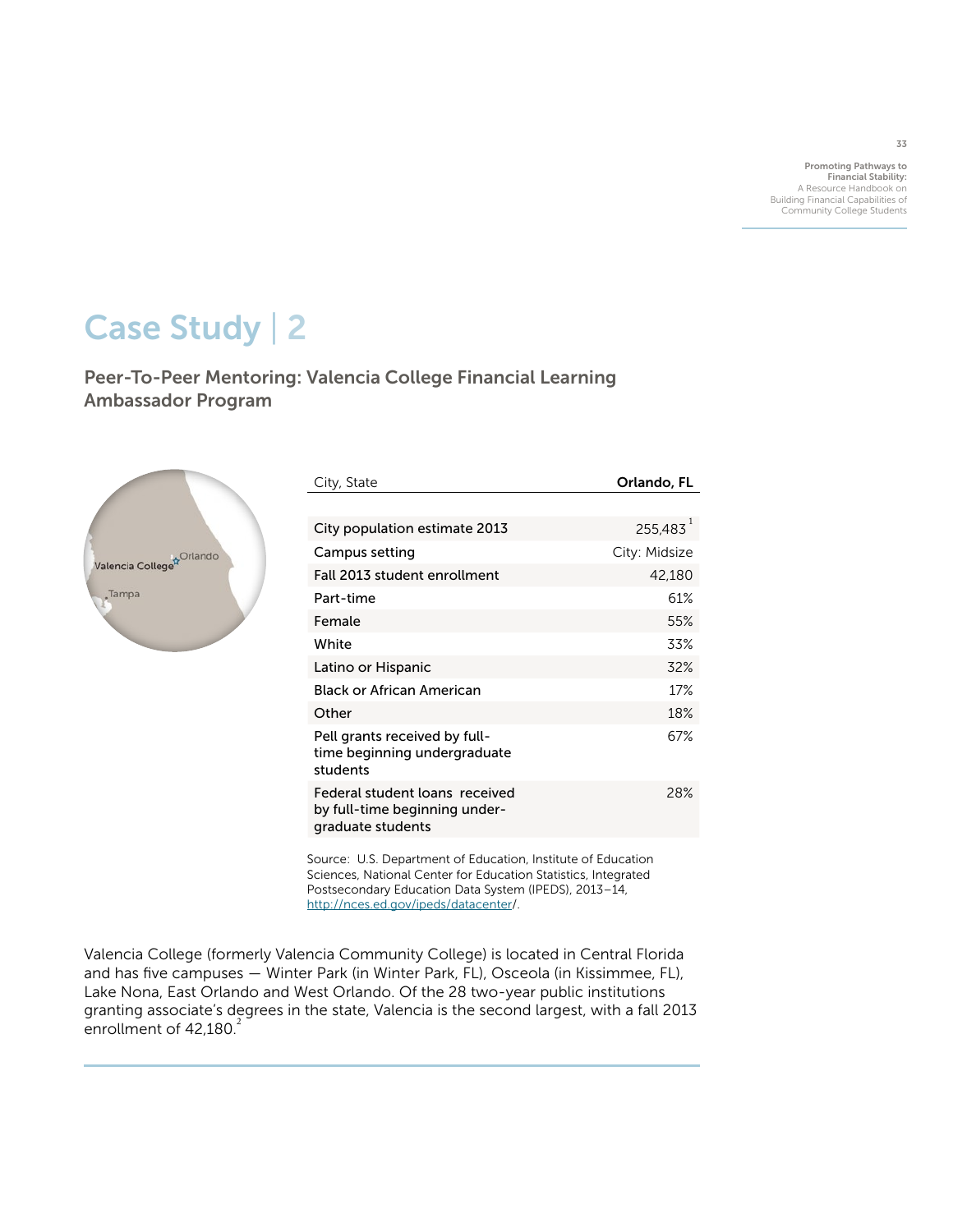#### Summary

Concerned that many student-loan borrowers lack information and guidance surrounding financial decision making, a Valencia College financial aid coordinator experimented with ways to fill the gap through peer mentoring. In 2009, the Osceola campus coordinator worked with three work-study students to set up tables outside the financial aid office to engage with peers about their financial aid refund checks and offer tips on how to manage and save more of those financial aid disbursements each semester. Following an opportunity to apply for grant funding from USA Funds, Valencia expanded its ad hoc operation into a multicampus peer mentoring effort called the Financial Learning Ambassador Program.<sup>3</sup> In the 2012–13 academic year, the program delivered content to at least 5,000 Valencia College students.<sup>4</sup>

#### Promoting Pathways to Financial Stability: A Resource Handbook on Building Financial Capabilities of Community College Students

Case Study 2 Peer-To-Peer Mentoring: Valencia College Financial Learning Ambassador Program

#### Area of Need

About 30 students per day sought counseling focused on finances and options for financial aid, thus highlighting the magnitude of financial illiteracy among students at the college. The Osceola campus coordinator of financial aid observed that aside from the verification process, student loans are rather easy to get, have the potential to destroy a student's credit if not managed responsibly, and come with little or no guidance. Despite Valencia's relatively low tuition rate of \$99.06 per credit (approximately \$1,188 per full-time semester) and the high rate of Pell Grant eligibility among the students at the college, they tended to borrow excessively, upwards of \$10,500 per year in some cases. Students with poor personal financial management skills are at risk of failing to repay these loans, which can severely threaten their future financial well-being. The financial aid coordinator was motivated by a realization that students needed to be connected to resources that would help position them to make informed financial decisions.

#### Program Description

Valencia's Financial Learning Ambassador (FLA) Program offers peer-to-peer mentoring, workshops, and interactive events. Having three to six trained Financial Learning Ambassadors on each of Valencia's campuses, the program reaches a large cross-section of Valencia's student population. Across the campuses, two main mechanisms are used to engage students.

First, the program has made a deliberate effort to build an internal brand. The FLA mentors wear branded and highly visible lime-green-colored shirts, so they are instantly recognizable to students who tend to pass through campus quickly. Collateral materials share the same lime-green color and a consistent logo. Students can quickly identify who to speak with to receive FLA peer mentoring about personal finances and to learn about related activities.

Secondly, while the content and delivery methods may differ on the basis of student or cohort need, one consistency in the approach of FLA mentors is a strong emphasis on tailored outreach. These include setting up tables for monthly peer-to-peer events to initiate discussions about spending and saving habits, delivering presentations on personal finance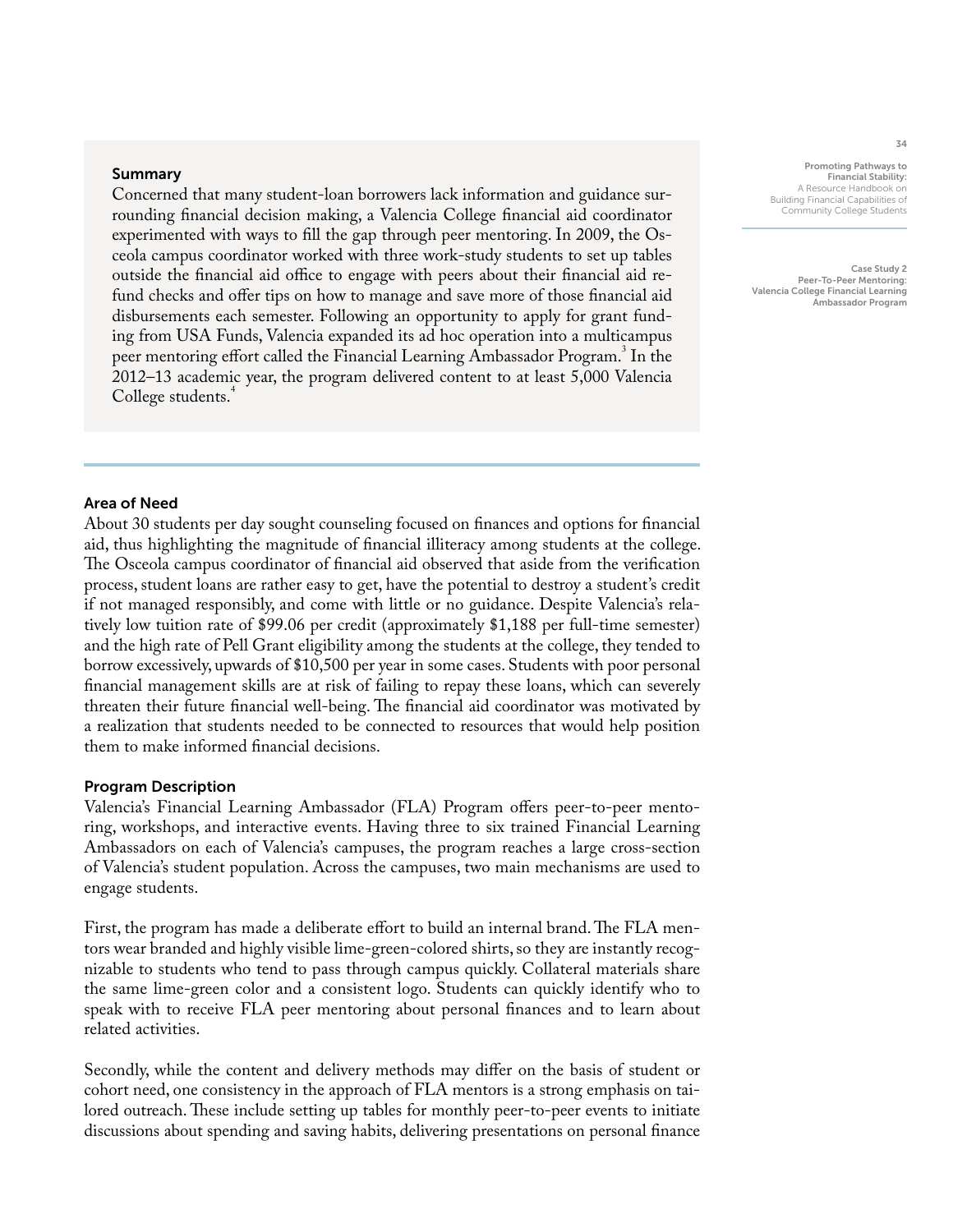during scheduled class time, or organizing themed events. The FLA mentors are trained not only in content but also in proactive and timely engagement techniques. Examples of unique outreach tactics include the following:

- Creating haunted houses filled with identity thieves and victims at Halloween in **October**
- Centering activities in November around "Thanksgiving on a Budget"
- Organizing fashion shows, such as "Project Runway to Savings," that promote tips for affordable clothes shopping
- Devising contract agreements that commit students to save from \$10 to \$20 each month in a FLA–provided piggy bank in exchange for a chance to win a gift card awarded to the student who saves the most by the time of Financial Literacy Week
- Intercepting students who are picking up their caps and gowns on graduation day to discuss student loan repayment and debt management
- Each month Valencia students encounter different points of engagement with the FLA Program. At a minimum within a given month, FLA mentors host one "Skillshop," a workshop designed to offer tips on credit, budgeting, and money management. On a less frequent basis, the program may bring in guest speakers who share personal accounts, such as an author and mother who shared details from letters she had written to her daughter about her own financial experiences including accruing student loan debt.

#### Exploration and Adoption Phases

In 2009, the then director of financial aid at Valencia College had been engaged in conversations with USA Funds about a financial literacy initiative and suitable options for meeting the needs of Valencia students. In the meantime, concerned by the staggering growth of student loan debt nationwide and over-borrowing trends among students, Valencia's coordinator of financial aid began experimenting with peer-to-peer financial mentoring carried out by three work-study students.

The student workers set up a table outside the financial aid office to intercept students exiting the office after receiving disbursements of financial aid. At the time, a comment such as: "Hey, how are you going to use your financial aid refund check?" initiated the dialogue. Starting out as an ad hoc operation, the experiment served as a point of leverage when Valencia's financial aid director approached USA Funds about supporting a more robust financial capabilities initiative. USA Funds later provided grant funding of \$25,000 for an expanded peer-to-peer financial literacy initiative. Valencia had the beginnings of a model that would eventually be extended to all the college's five campuses.

In addition to leveraging USA Funds, staff members leading the effort collaborated with the college's student development department, which was in a position to allocate funds to student programs such as the FLA Program.

#### Implementation Phase

The early experiment, when work-study students began to offer peer mentoring, shared some aspects with the later, more robust FLA initiative. The financial aid coordinator, who

Promoting Pathways to Financial Stability: A Resource Handbook or Building Financial Capabilities of Community College Students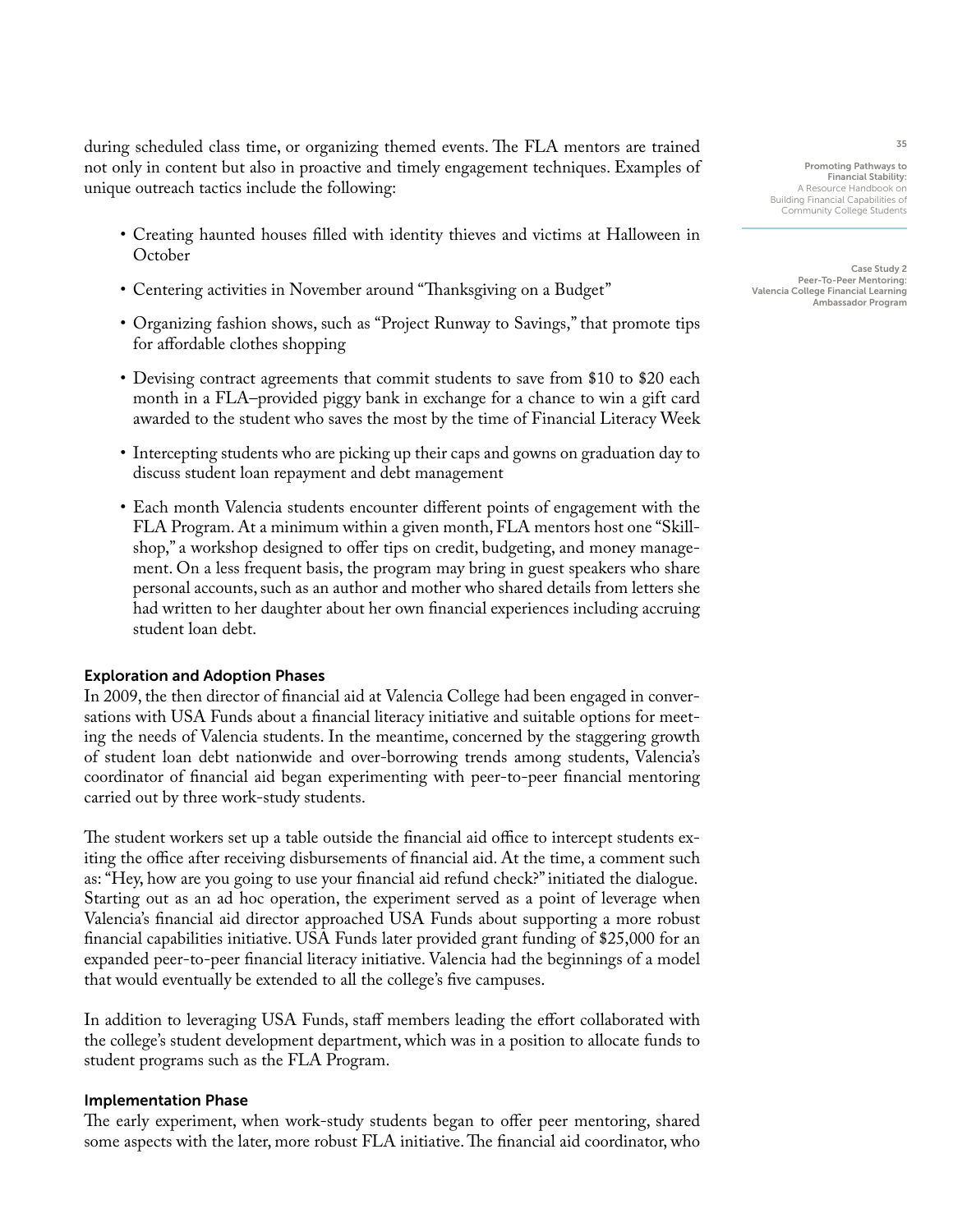led the effort, thought that peer mentoring was an ideal way to employ work-study students. Dual benefits would accrue by means of strengthening the financial capabilities of both the work-study students and their peers. The FLA Program recruited and trained ambassadors from the pool of Valencia's work-study students across the five campuses. Concerns about a negative stigma being associated with the label "work-study" prompted the staff members who were designing the program to refer to the peer mentors as "ambassadors."

The qualifications required to be part of the FLA Program include a desire and the motivation to become a trained peer mentor. The student development department considers the applicant pool for Valencia's Student Leader Program to be a source of students for the FLA Program. To engage in active outreach requires an understanding of pertinent material and a level of comfort in public speaking. FLA talks are based on USA Funds training resources and are delivered during scheduled class time. FLA mentors receive content training through USA Funds' Life Skills training program, a 13-module online program, as well as from their peers in the FLA Program. This approach has been successful in developing student competency in peer mentorship and public speaking even among those students who initially seemed to be reserved and quiet.

Although a portion of the grant money received from USA Funds was intended to support operations and training and to bring in guest speakers, the majority ended up being used to support an intentional branding campaign. With six FLA mentors at each of the five campuses and with active, ongoing outreach serving as a key component of the program, a readily identifiable look and feel for the program were considered necessary. The goal was to establish immediate recognition while also building expectations of the FLA Program in the wider institutional community as a means of reinforcing the FLA mentors as a symbol of financial capability. On campus, many Valencia students know what it means when they see peers wearing lime-green shirts.

At Valencia College's five campuses, financial aid staff serve as co-advisors to the FLAs on their respective campuses. The financial aid coordinator on the Osceola campus (who played a leadership role in the initial program design and implementation) has advocated consistency across the five campuses. Each campus has access to a manual to help support consistent implementation. Detailed notebooks contain descriptions of workshops, events, and Skillshops and marketing materials in the form of flyers created by FLAs to promote monthly events for almost every month of the year. Operational procedures are thoroughly documented in the notebooks in an effort to foster compliance with the guidelines established by the USA Funds grant across the campuses.

#### Utilization and Effectiveness

During the 2012–2013 academic year, FLAs engaged with more than 5,000 students $^{\rm 5}$  at various levels of delivery intensity. Tableside meet-and-greet events and one-on-one mentoring represent the highest degree of touch. Whereas public campaigns, such as promoting the dangers of uninformed financial decision making through offerings such as the thematic haunted house at Halloween, represent the lowest degree of touch.

Valencia College's leadership hopes the program generates positive financial behaviors and informed financial decision making among students. But at this stage, the lone measure used as an indicator of program progress is the number of students exposed to FLA Program offerings. Level of utilization and outcome tracking is a function of resource capacity to collect and analyze data. Currently, the FLA program does not have the capacity to

Promoting Pathways to Financial Stability: A Resource Handbook on Building Financial Capabilities of Community College Students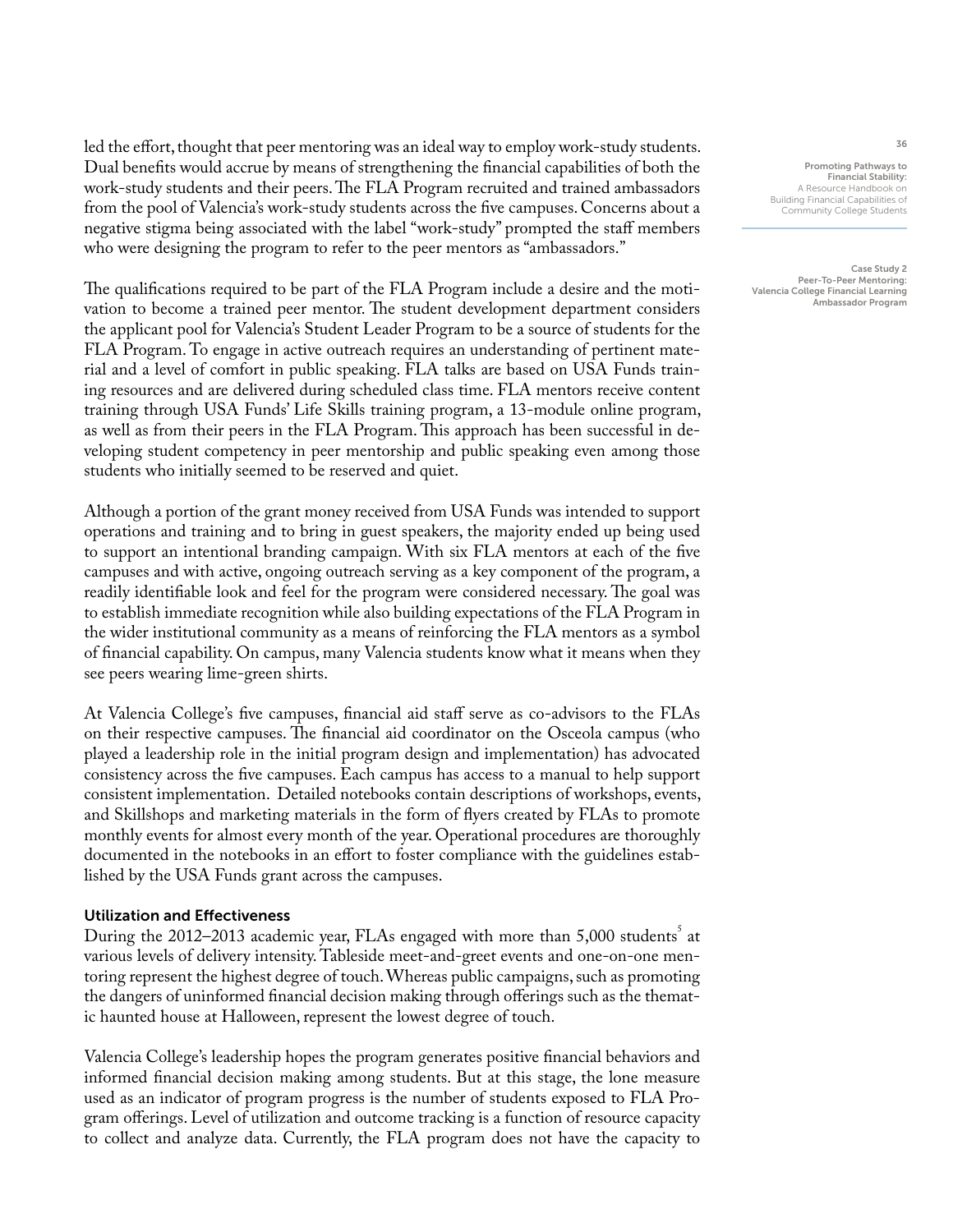develop and systematically execute a measurement plan needed to track behavioral changes and other outcome measures of interest.

One aggregate measure that FLA Program leaders monitor is the institution's cohort default rate (CDR), which is an indicator of the percentage of a cohort of student loan borrowers who have defaulted within a set time period. The magnitude of an institution's CDR has implications for its ability to offer federal forms of financial aid.  $^6$  It is interesting to note that Valencia's CDR decreased from 18.8% in 2009 to 17.4% and 2010,<sup>7</sup> although many factors may have influenced Valencia's CDR rate. At a student-level, the FLA Program leaders would like to determine the extent to which exposure to and engagement with the program may be contributing to a reduced college CDR.

## Sustainability, Funding, and Challenges

Support from USA Funds was critical for growing the ad hoc tableside meet-and-greet effort by the initial three work-study students into a multicampus, fully staffed robust effort. The 2013–2014 academic year is the last year USA Funds will be supporting the program. Valencia's grants department is looking into establishing connections with a local retail bank to assess its interest in funding the effort and providing hands-on training about financial capabilities.

While the college hopes to expand and institutionalize the FLA program, current budget shortfalls need to be overcome. Some degree of institutional support and buy-in has been indicated by providing workspace and capital resources for the FLA Program and by a commitment to using work-study resources to maintain the program. At one point, the program had been run from the financial aid coordinator's office on the Osceola campus.

Advocates and champions within the institution are making the case for a financial literacy department, seeing it as the responsibility of the institution to arm students with knowledge about managing personal finances, especially if they're borrowing money to fund their education at Valencia. One staff member is working on building a collaborative system across campuses to develop a shared vision among institutional staff. FLA Program staff members recognize that the extent to which they're able to measure knowledge and behavioral gains and to follow up with students once they've left Valencia to assess long-term changes will help improve and generate support for the program.

For institutions considering a peer mentoring model as part of a financial capability effort, Valencia College recommends finding a complementary home for the program, such as the student development department. Housing the program in Valencia's financial aid office had been a good fit substantively but not operationally. This was largely due to the incompatibility of the high-volume transactional nature of financial aid operations at the college and the constant activity required by the event planning and coordination efforts of the FLA Program. A partnership between financial aid and student development offers a more reasonable model for the delivery of this type of program.

Promoting Pathways to Financial Stability: A Resource Handbook on Building Financial Capabilities of Community College Students